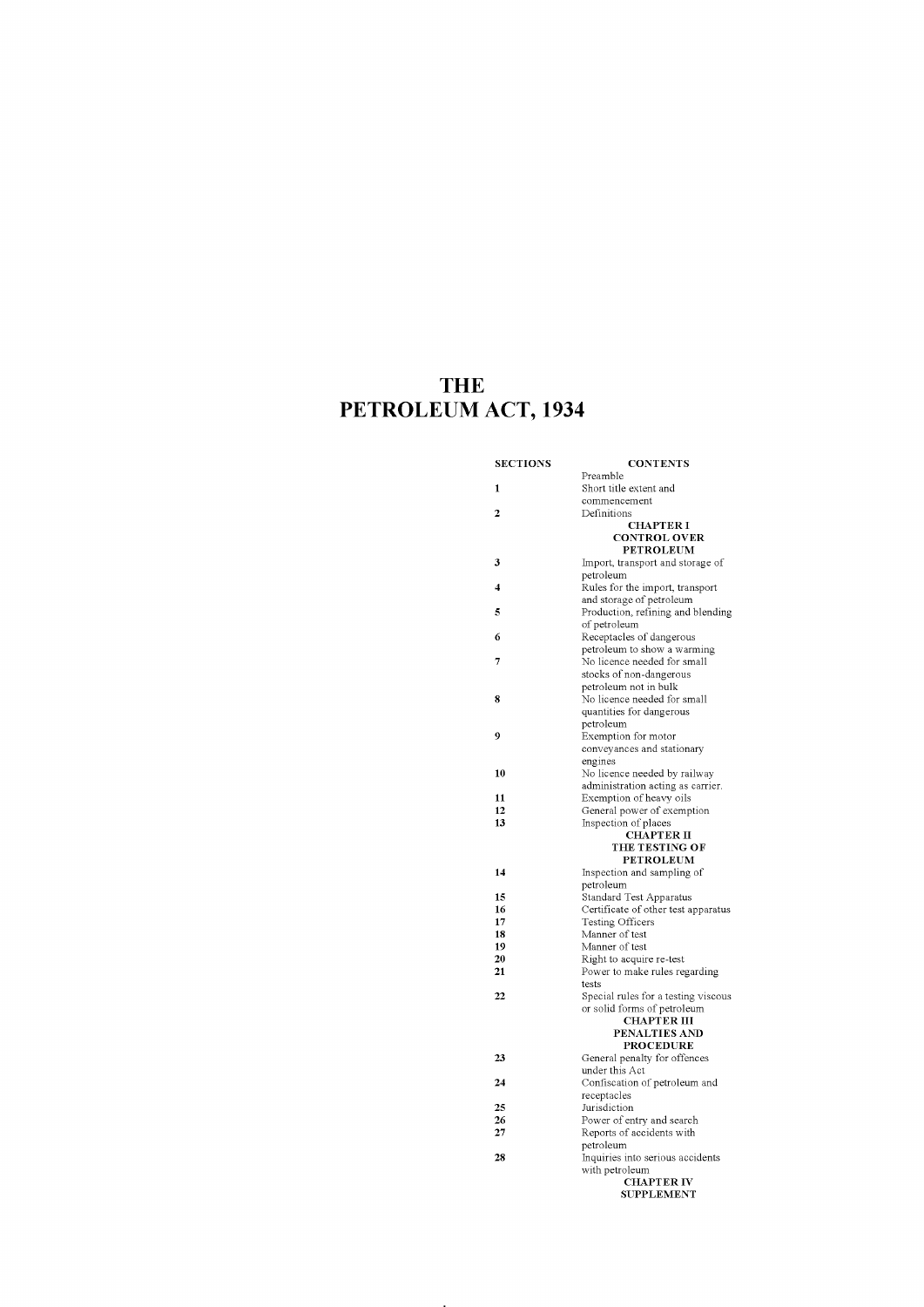| 29  | Provisions relating to rules  |
|-----|-------------------------------|
| 30  | Power to apply Act to other   |
|     | substances                    |
| -31 | Power to limit powers a local |
|     | authorities over petroleum    |
| 32  | Repeals                       |
|     |                               |

# **THE PETROLEUM ACT, 1934**

XXX OF 1934

6th September, 1934

An Act to consolidate and amend the law relating to the import, transport, storage, production, refining and blending of petroleum and other inflammable substances.

WHEREAS it is expedient to consolidate and amend the law relating to the import, transport, storage, production, refining and blending of petroleum and other inflammable substances;

### It is hereby enacted as follows:-

### PRELIMINARY

1. Short title, extent and commencement. (I) This Act may be called the petroleum Act, 1934. [(2) It extends to the whole of Pakistan.]

 $(3)$  It shall come into force on such date as the Federal Government] may by notification in the official Gazette, appoint.

**2. Definations.** In this Act, unless there is anything repugnant in the subject or context,----

(a) "Petroleum" means any liquid hydrocarbon or mixture of hydrocarbons and any inflammable mixture (liquid, viscous or

solid) containing any liquid hydrocarbon:

(b) "dangerous petroleum" means petroleum having its flashing point below seventy-six degrees Fahrenheit;

(c) flashing-point" of any petroleum means the lowest temperature at which it yields a vapour which will give a momentary flash when ignited, determined in accordance with the provisions of Chapter II and the rules made thereunder; [(d) "to transport" means to move petroleum from one place to another within Pakistan, by land, sea or air, and includes

moving from one place to another in Pakistan across territory which is not part of Pakistan.]

(e) "to import" petroleum means to bring it into Pakistan by land, sea or air, otherwise than during the course oftransport! (f) "to store" petroleum means to keep it in anyone place, but does not include any detention happening during the ordinary course of transport;

(g) "motor conveyance" means any vehicle, vessel or aircraft for the conveyance of human beings, animals or goods, by land, water or air, in which petroleum is used to generate the motive power;

(b) "prescribed" means prescribed by rules made under this Act.

#### CHAPTER 1 CONTROL OVER PETROLEUM

**3. Import, transport and storage** of petroleum (1) No one shall import, transport or store any petroleum save in accordance with rules made under section 4.

(2) Save in accordance with the conditions of any licence for the purpose which he may be required to obtain by rules made under section 4, no one shall import any dangerous petroleum, and no one shall transport or store any petroleum.

**4. Rules for the import, transport and storage** of petroleum. The Federal Government may make rules.

(a) prescribing places where petroleum may be imported and prohibiting its import elsewhere; (b) regulating the import of petroleum elesewhere;

 $(c)$  prescribing the periods within which licences for the import of dangerous petroleum shall be applied for, and providing for the disposal, by confiscation or otherwise, of any dangerous petroleum in respect of which a licence has not been applied for within the prescribed period or has been refused and which has not been exported;

(d) regulating the transport of petroleum; (e) specifying the nature and condition of all receptacles and pipelines in which petroleum may be transported; (f) regulating the places at which and prescribing the conditions subject to which petroleum may be stored;

(g) specifying the nature, situation and condition of all receptacles in which petroleum may be stored;

(b) prescribing the form and conditions of licences for the import of dangerous petroleum, and for the transport or storage of any petroleum, the manner in which applications for such licences shall be made, the authorities which may grant such licences and the fees which may be charged for such licences;

(i) determining in any class of cases whether a licences for the transport of petroleum shall be obtained by the consignor, consignee or carrier;

(j) providing for the grant of combined licence for the import, transport and storage of petroleum, or for any two ofsuch purposes;

(k) prescribing the proporation in which any specifi poisonous substance may be added topetroleum, and prohibiting the import, transport or storage of petroleum in which the proportion of any specified poisonous substance exceeds the prescribed proportion; and

(1)generally, providing for any maller which in its opinion is expedient for proper control over the import, transport and storage of petroleum.

5. Production refining and blending of petroleum. (I) No one shall produce, refine or blend petroleum save in accordance with the rules made under sub-section  $(2)$ .

(2) The Federal Government may make rules.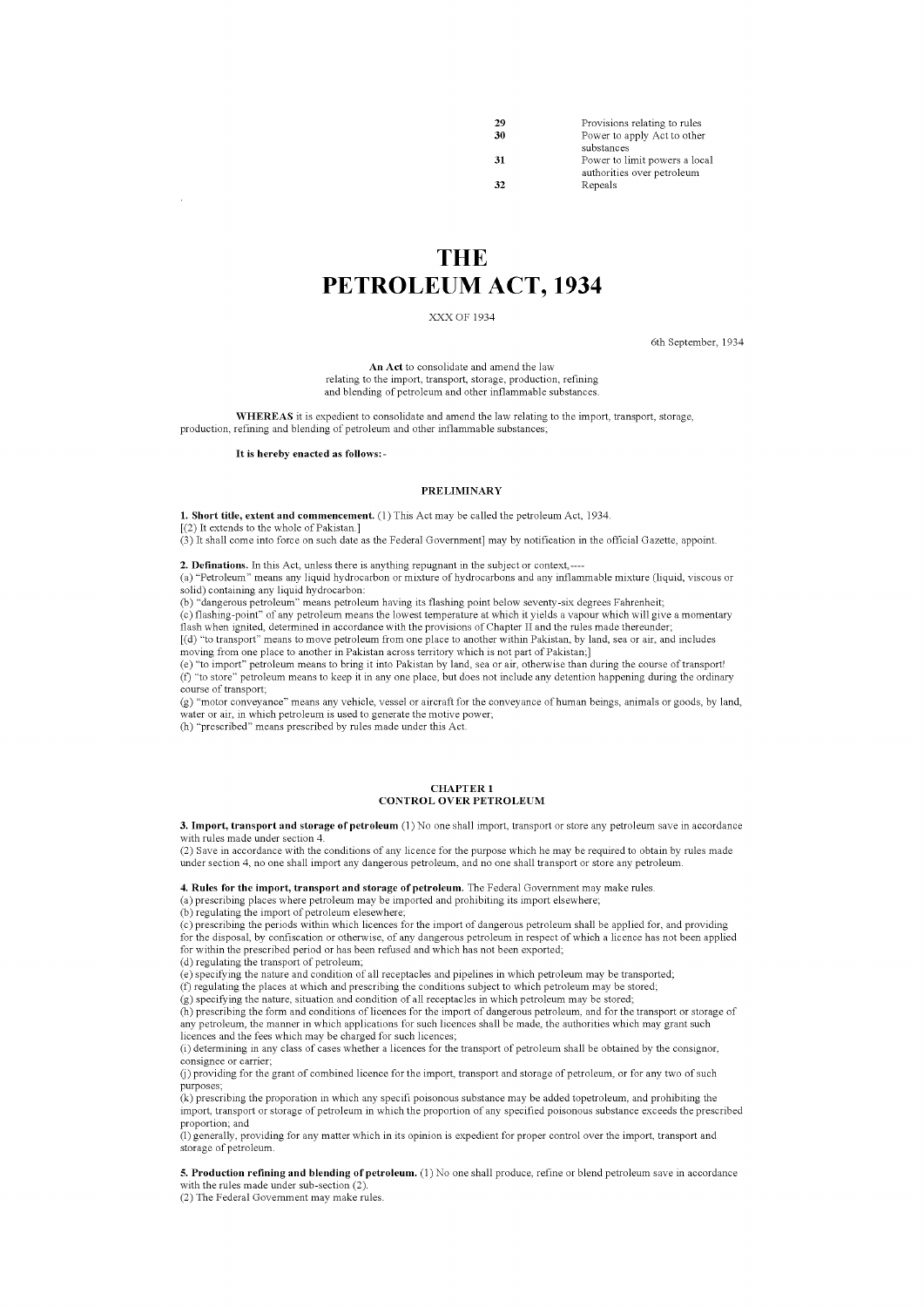(a) prescribing the conditions subject to which petroleum may be produced, refined or blended; and (b) regulating the removal of petroleum from places where it is produced, refined or blended and preventing the storage therein and removal therefrom, except as dangerous petroleum, of any petroleum which has not satisfied the prescribed tests.

**6. Receptacles of dangerous petroleum to show a warning.** All receptacles containing dangerous petroleum shall have a stamped, embossed, painted or printed warning, either .on the receptacle itself or, where that is impracticable, displayed near<br>the receptacle, exhibiting in conspicuous characters the words "petrol" or "Motor Spirit", or dangerous nature of the petroleum:-

Provided that this section shall not apply to:-

(a) any securely stoppered glass, stoneware or metal receptacle of less than two gallons capacity containing dangerous petroleum which is not for sale, or

(b) a tank incorporated in a" motor conveyance, or attached to an internal combustion engine, and containing petroleum intended to be used to generate motive power for the motor conveyance or engine, or

(c) a pipe line for the transport of petroleum, or (d) any tank which is wholly underground, or

(e) any class of receptacles which the Federal Government may, by notification in the official Gazette, exempt from the operation of this section.

**7. No licence needed for small stocks** of non-dangerous **petroleum not in bulk.** Nonwithstanding anything contained in this Chapter, a person need not obtain a licence for the transport or storage of non-dangerous petroleum if the total quantity in<br>his possession at any one place does not exceed five hundred gallons and none of it is conta two hundred gallons capacity.

8. No licence needed for small quantities of dangerous petroleum. (I) Notwithstanding anything contained in this chapter, a person need not obtain licence for the import, transport or storage of dangerous petroleum not in ended for sale if the total quantity in his possession does not exceed six gallons.

(2) Dangerous petroleum possessed without a licence under this section shall be kept in securely stoppered receptacles of glass, stoneware or metal which shall not in the case of receptacles of glass or stoneware exceed one quart in capacity or in the case of receptcles of metal five gallons in capacity.

**9. Exemptions for motor conveyances and stationary engines.** (1) The owner of a motor conveyance, who complies with requirments of the law for the time being in force relating to the registration and licensing of such conveyance and its driver or pilot and the owner of any stationary internal combustion engine, shall not be required to obtain a licence:-

(a) for the import, transport or storage of any petroleum contained in any fuel tank incorporated in the conveyance or attached to the internal combustion engine, or

(b) for the transport or storage of dangerous petroleum, not exceeding twenty gallons in quantity in addition to any quantity possessed under clause (a),

Provided the petroleum is intended to be used to generate motive power for the motor conveyance or engine: [Provided further that the total quantity of dangerous petroleum stored without a licence under clause (b) shall not exceed twenty gallons, notwithstanding that such owner may possess other motor conveyances or engines.] (2) The dangerous petroleum transported or stored without a licence under clause (b) [ofsub-section (I)] shall be kept as provided in sub section (2) of section 8 and, if it exceeds six gallons in quantity, shall be stored in an isolated place which does not communicate with any room where any person -resides or works or in any room where persons assemble.

**10. No licence needed by railway administration acting as carrier.** Notwithstanding anything contained in this Chapter, a railway administration, as defined in section 3 of the Railways Act, 1890. need not obtain any licence for the import or transport of any petroleum in its possession in its capacity as carrier.

11. Exemption of heavy oils. Nothing in this Chapter shall apply to any petroleum which has its flashing point not below two hundred degrees fahrenheit.

12. General power of exemption. The Federal Government may, by notification in the official Gazette, exempt any petroleum specified in the notification from all or any of the provisions of this Chapter.

13. Inspection of places. (I) The Federal Government may authorise any officer by name or by virtue of office to enter any place where petroleum is being imported, stored, produced, refined or blended, or is under transport, and inspect all receptacles, plant and appliances used in connection with petroleum in order to ascertain if they are in accordance with the provisions of this Chapter and the rules made thereunder.

(2) The Federal Government may make rules regulating the procedure of officers authorised under this section.

## CHAPTER II THE TESTING ON PETROLEUM

14. Inspection and sampling of petroleum. (I) The Federal Government may, by notification in: the official Gazette, authorise any officer by name or by virtue of office to enter any place where petroleum is being imported, stored, produced refined or blended and to inspect any take samples for testing of any petroleum found therein. (2) The Central Government may make rules:

- (a) regulating the taking of samples of petroleum for testing,
- 

(b) determining the cases in which payment shall be made for the value of samples taken, and the mode of payment, and (b) determining the cases in which payment shall be made for the value of samples taken, and the mode of (c) generally, regulating the procedure of officers exercising powers under this section.

15. Standard Test Apparatus. (I) A standard apparatus for determining the flashing point of petroleum of petroleum shall be deposited with an officer to be appointed in this behalf by the Federal Government, by notification in the official Gazette.<br>(2) Such apparatus shall be engraved with the words "Standard Test Apparatus" and shall be ver to time and replaced, when necessary, in accordance with rules made under section 2l.

(3) The Standard Test Apparatus shall, on payment of the prescribed fee, be open to inspection at all reasonable times by any person wishing to inspect it,

16. Certification of other test apparatus. (I) The officer appointed under section 15 shall, on payment of the prescribed fee, if any, compare with the Standard Test Apparatus any apparatus for determining the flashing point of petroleum which may be submitted to him for this purpose.

(2) If any apparatus is found by him to agree with the Standard Test Apparatus within prescribed limits, the officer shall engrave such apparatus with a special number and with the date of the comparison, and shall give a certificate in respect of it in the prescribed form, certifying that on the said date the apparatus was compared with the Standard Test Apparatus and was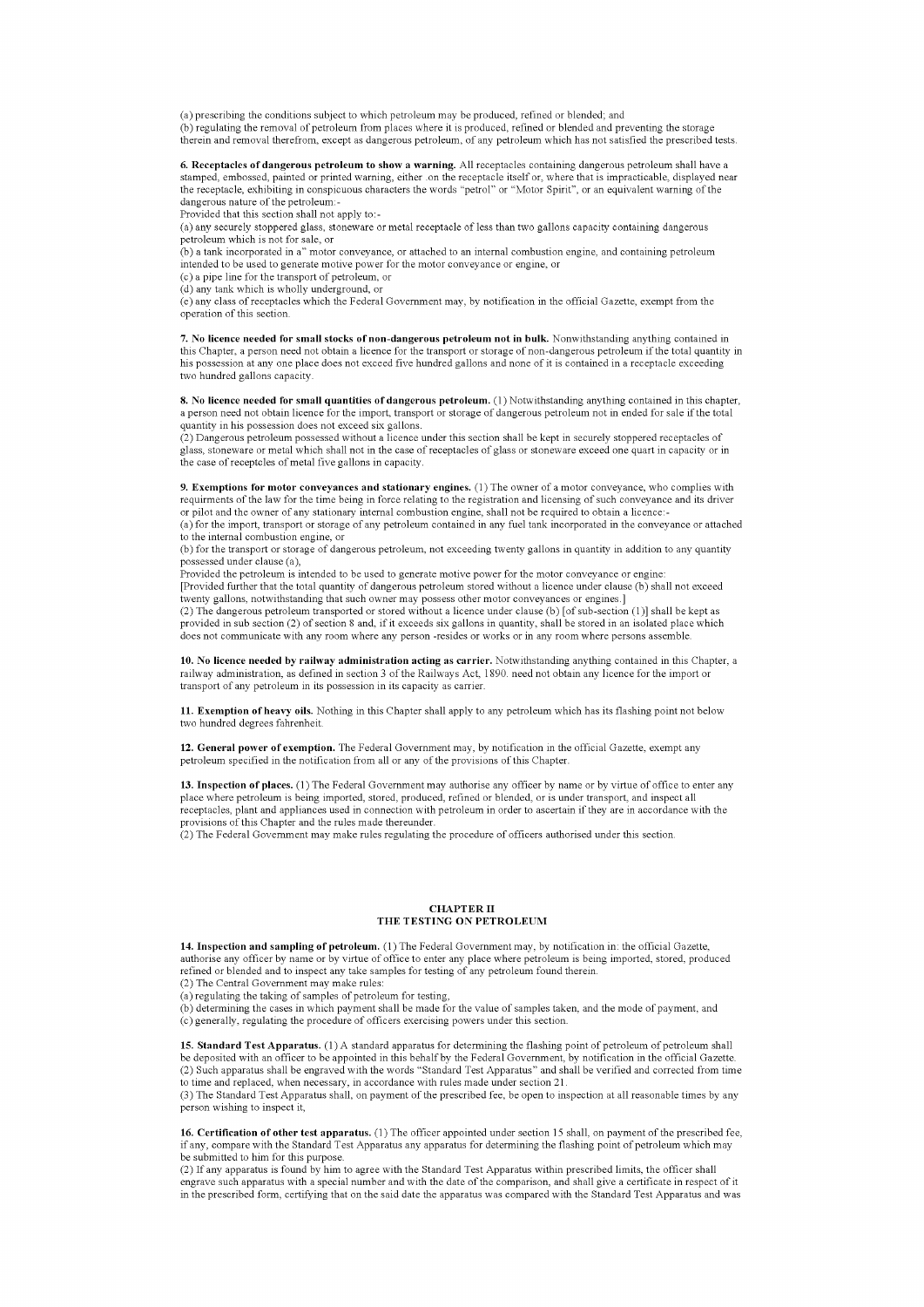found to agree with it within the prescribed limits and specifying any corrections to be made in the results of test carried out with the apparatus

(3) A certificate granted under this section shall be valid for such period as may be prescribed.

(4) A certificate granted under this section shall, during the period for which it is valid, be proof, until the contrary is proved of any matter stated therein.

(5) The officer shall keep a register in the prescribed form of all certificates granted by him under this section.

17. Testing officers. The Federal Government may authorise any officer by name or by virtue of office to test petroleum of which samples have been taken under this Act, or which may have been submitted to him for test by any person, and to grant certificates of the results of such tests.

18. Manner of test. All tests of petroleum made under this Act shall be made with a test apparatus in respect of which there is a valid certificate under section 16, shall have due regard to any correction specified in that certificate, and shall be carried out in accordance with rules made under section 21.

19. Manner of test. (1) The testing officer after testing samples of petroleum shall make out a certificate in the prescribed form, stating whether the petroleum is dangerous or non-dangerous and, if the petroleum is non-dangerous, the flashing-point of the petroleum.

(2) The testing officer shall furnish the person concerned, at his request, with a certified copy of the certificate, on payment of the prescribed fee, and such certified copy may be produced in any Court of proof of the contents of the original certificate.<br>(3) A certificate given under this section shall be admitted as evidence in any proceedings whi that the petroleum is dangerous or non-dangerous, or of, its flashing point.

20. Ritht to require re-test. (1) The owner of any petroleum, or his agent, who is dissatisfied with the result of the test of the petroleum may, within seven days from the date on which he received intimation of the result of the test, apply to the officer

empowered under section 14 to have fresh samples of the petroleum taken and tested. (2) On such application and on payment of the prescribed fee, fresh samples ofthe petroleum shall be taken in the presence of such owner or agent or person deputed by him, and shall be tested in the presence of such owner or agent or person deputed by him.

(3) If, on such re-test, it appears that the original test was erroneous, the testing officer shall cancel the original certificate granted under section 19, shall make out a fresh certificate, and shall furnish the owner ofthe petroleum, of his agent, with a certified copy thereof, free of charge.

### **21. . Power to make rules regarding tests.** The Federal Government may make rules:

(a) for the specification, verification, correction and replacement of the Standard Test Apparatus; (b) prescribing fee for the inspection of the Standard Test Apparatus:

(c) regulating the procedure in comparing a test apparatus with the Standard Test Apparatus:

(d) Prescribing the form of certificate to be given in respect of a test apparatus so compared, and the period for which such certificates shall be valid:

(e) Prescribing the form of the register of such certificates;

(f) Prescribing fees for comparing a test apparatus with the Standard Test Apparatus;

(g) regulating the procedure oftesting officers in carrying out "tests of petroleum, providing for the averaging of results where several samples of the same petroleum are tested, and prescribing the variations from standard temperatures which may be allowed;

(h) prescribing the form of certificates of test of petroleum and the fees which may be charged therefor;

 $(i)$  Providing, where the results of the testing of samples raise a doubt as to the uniformity of the quality of the petroleum in any lot under test, for the division ofthe lot into sub-lots, selection and testing of samples of each sub-lot and for the averaging of results in accordance with the results of tests of those samples;

G) prescribing fees for re-tests under section 30 and providing for their refund where the original test was erroneous; and (k) generally, regulating the procedure of all officers performing duties connected with the testing of petroleum, and providing for any matter incidental to such testing.

**22. Special rules for a testing viscous or solid forms of petroleum.** The Central Government may also make rules providing specially for the testing of any form of petroleum which is viscous or solid of contains sediment or thickening ingredient, and such rules may modify or supplement any of the provisions of this Chapter or of the rules made under section 21 in order to adapt them to the special needs of such tests.

#### CHAPTER III PENALTIES AND PROCEDURE

## 23. General penalty for offences under this Act. (I) Whoever-

(a) in contravention of any of the provisions of Chapter 1 or of any of the rules made thereunder, imports, transports, stores produces, refines or blends any petroleum, or

(b) contravenes any rule under made section 4 or section 5, or

(c) being the holder of a licence issued under section 4 or a person for the time being placed by the holder of such licence in control or incharge of any place where petroleum is being imported or stored, or is under transport, contravenes any condition of such licence or suffers any condition of such licence to be contravened, or

(d) being for the time being in control or incharge of any place where petroleum is being imported, stored, produced, refined or blended or is under transport refuses or neglects to show to any officer authorised under section 13 any receptacle, plant or appliance used in such place in connection with petroleum, or in any way obstructs or fails to render reasonable assistance to such officer during an inspection, or

(e) being for the time being in control or incharge of any place where petroleum is being imported, transported, stored, produced, refined or blended, refuses or neglects to show to any officer authorised under section **14** any petroleum in such place, or to give him such assistance as he may require for the inspection of such petroleum, or refuses to allow him to take samples of the petroleum, or.

(f) being required, under section 27, to give information of an accident fails to give such information as so required by that section,

shall be punishable with fine which may extend to five hundred rupees.

(2) If any person have been convicted of any offence punishable under sub-section (1) is again guilty of any offence<br>punishable under that sub-section, he shall be punishable for every such subsequent offence with fine whi two thousand rupees.

24. Confiscation of petroleum and receptacles. (1) In any case in which and offence under clause (a) or clause (b) or clause